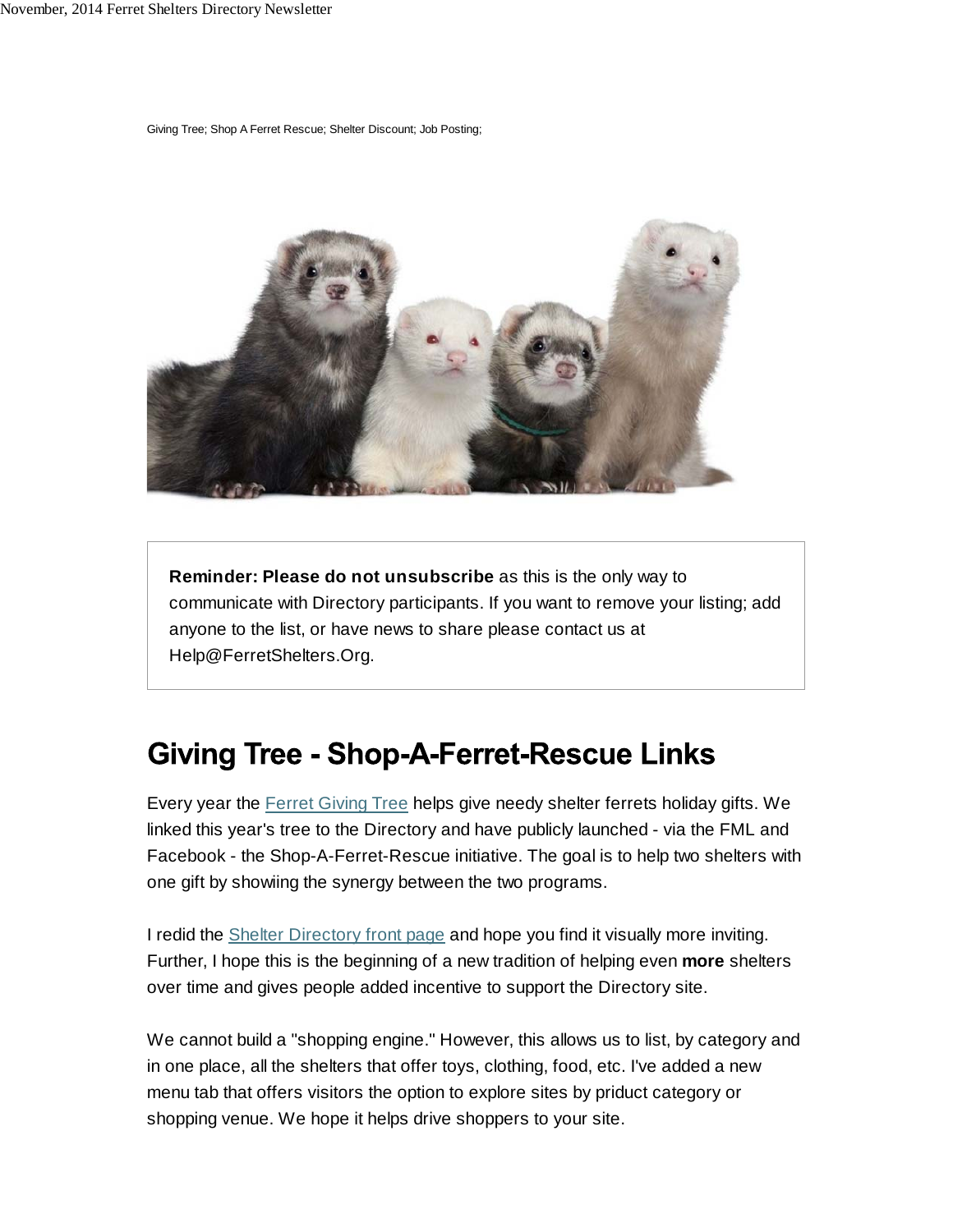## **Job Posting**

Dianna Desrochers has helped many of you become registered onto the Directory and done a bang up job! She's dug deep into Facebook and the web pulling information and tweaking listings for us all.

As we move into 2015 we want to move the position of Directory support to a Directory Shelter as was the original project intent. The position does not pay a lot! However, if you have a modicum of Word Press experience and are comfortable making contact and following through with people for roughly 10 hours of work a month, you can earn a stipend of up to \$100 a month for your shelter. Ideally we want a US 501(c)3 but that's open. This coming year we have to focus on ACO's and multi-species shelters that take ferrets and get them onto the directory. That is what we've promised our granters. If you feel up to the task and are committed to this project get in touch with me and let's chat.

## **Random Directory Notes**

The Directory layout needs too be updated to accommodate some technical changes. I am going to try to do this over the holidays. So I apologize in advance for any minor outages. Also, I will have erratic web access for the first two weeks of December. Dianna will still be providing back-up.

## **Ferret Association of Connecticut Shelter Discount**

Along with the Shop-A-Ferret-Shelter program, FACT is announcing a permanent 15% product discount for all listed Directory shelters on purchases of \$10 or more from FACT's shelter store. The discount code is **SHELTDIR15**. The code is posted under the Shelter Resources page. The discount applies to orders shipped to the shelter. FACT hopes it helps fellow shelters save dollars on long-lasting bedding and small items FACT carries that are suitable as volunteer gifts. You can reach the store at **Ferret Treasures** or through **FACT's front page.** Note there is currently a winter sale flyer.

# # #

Your participation is appreciated and crucial to the success of the Directory. Best wishes of the season and may all your ferrets dreams come true.

Ann Gruden